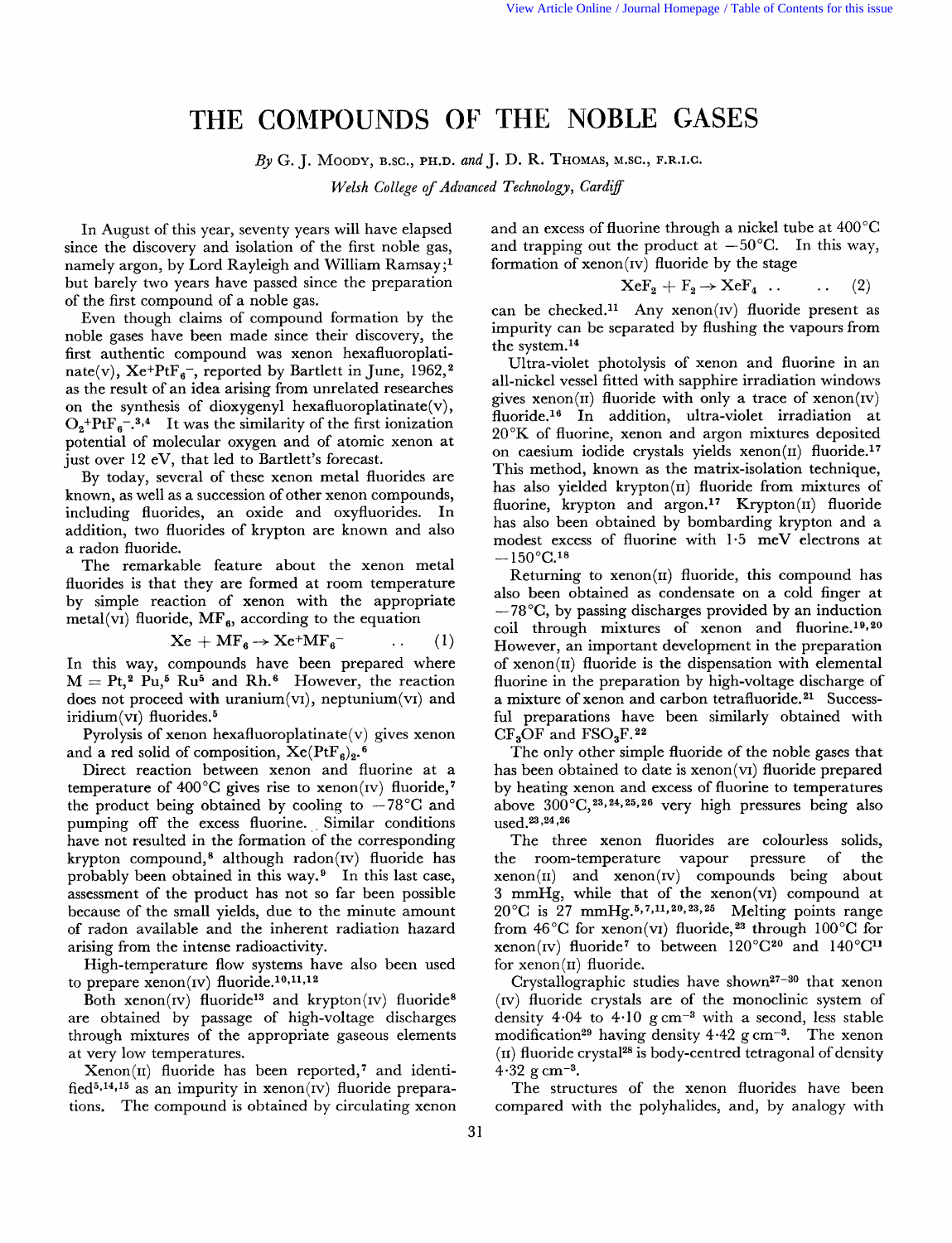halogen fluorides and chlorides, a linear structure based on the trigonal bipyramid *sp3d* hybridized arrangement of electron pairs is proposed for  $xenon(n)$ fluoride,<sup>31,32,33</sup> while a square planar arrangement, based on the octahedral *sp3d2* arrangement of electron pairs, is suggested for the xenon( $iv$ ) compound.<sup>31,32,33</sup> However, the octahedral geometry of xenon(v1) fluoride cannot be accommodated on models such as these, and an alternative view in which the *d* orbitals of the noble gas are of little importance, has been promoted.<sup>22,31,34</sup> This proposal, where the bonding has been ascribed to delocalized molecular orbitals formed mainly by a three-centre four-electron combination of  $\phi$   $\sigma$ -type xenon and fluorine orbitals, $31,35,36,37,38$  predicts the correct geometries for all three xenon fluorides. The remote possibility of a tetrahedral xenon(1v) fluoride has not been completely discounted. **<sup>7939</sup>**

The linear and square planar configurations for  $xenon(II)$  fluoride and  $xenon(IV)$  fluoride, respectively, have been confirmed by spectroscopic studies,<sup>5,7,11,40,41,42</sup>  $\text{including } n.m.r.$   $\text{spectroscopy}, ^{43}, ^{44}, ^{45}, ^{46}$  as well as by  $X-ray<sup>5,10,27,28</sup>$  and neutron-diffraction<sup>29,47</sup> investigations.

Infra-red spectra have established a symmetrical structure for xenon(v1) fluoride,<sup>23</sup> but on the basis of an infra-red absorption band at  $1225 \text{ cm}^{-1}$ , Agron *et al.*<sup>11</sup> favour covalent bonding based on a xenon valence shell of *sp3d3* orbitals instead of the octahedral structure.

On the evidence of X-ray crystal-structure investigation,<sup>10,27</sup> and of the more precise method of neutron diffraction,<sup>29</sup> the Xe-F bond length in xenon(IV) fluoride is 1-95A. The value of 1-85A obtained for the gas molecule from vibrational spectroscopic studies<sup>42</sup> is in reasonable agreement. Within the limit of experimental uncertainty, the molecule of xenon(IV) fluoride **is** regarded as square planar with four equal F-Xe-F angles of 90°.<sup>10,27,29</sup>

The accepted  $Xe-F$  bond length in the linear xenon( $\pi$ ) fluoride is the neutron diffraction value of **2.00A.47**  The value obtained for the gaseous molecule  $(1.7\text{\AA})$ from the infra-red vibrational P-R spacing is much  $lower.11,14$ 

The bond energies of the  $Xe-F$  bonds in  $xenon(II)$ fluoride,  $22,48,49$  as well as in xenon(IV) fluoride<sup>48,49,50</sup> and xenon(vI) fluoride,<sup>22</sup> fall around 30 kcal per Xe-F bond. These have been calculated from enthalpies of formation deduced theoretically $22,48$  and by experiment.<sup>49,50</sup> Enthalpies of sublimation are available for these fluorides<sup>51</sup> as well as for the xenon(v1) fluoride.<sup>8</sup>

The krypton fluorides are less stable than the corresponding xenon compounds.<sup>8,18</sup> While no data appear to have been published for krypton(1v) fluoride, the  $k$ rypton $(II)$  compound has been assigned a linear symmetry on infra-red evidence.17 The parity of the force constants for this, and the  $xenon(II)$  compound, indicates that the bond energies for the two compounds cannot be far removed.<sup>17</sup> The only experimental

thermal datum available in the literature for the krypton fluorides is the value of  $8.84$  kcal mole<sup>-1</sup> for the enthalpy of sublimation of the krypton $(IV)$  compound.<sup>8</sup>

Product stoichiometry has, in many cases, been assessed by reactant consumption ratios, but krypton $(iv)$ fluoride is sufficiently unstable for volumetric assay of the recovered krypton and fluorine to provide a further check on the formula.8 For the relatively more stable xenon fluorides, product stoichiometry has been confirmed by reduction with hydrogen,

$$
XeF_n + \frac{n}{2}H_2 \to Xe + nHF \qquad . \qquad (3)
$$

followed by analysis of the products.<sup>7,16,25</sup> Similarly, confirmation can also be obtained by reduction with mercury, giving quantitative xenon release,  $13,25$ . The mercury, giving quantitative xenon release.<sup>13,25</sup> formulae are also partially verified on the evidence of ion species obtained by mass spectrometry.<sup>5,15,21,23,25</sup>

 $Xenon (iv)$  fluoride dissolves in liquid antimony $(v)$ fluoride and in tantalum(v) fluoride to give the respective addition complexes,  $Xe_{2}^{3}2Sb_{5}^{3}$  and  $Xe_{2}^{3}2TaF_{5}^{52}$ .

The iodide ion in aqueous solution liberates xenon, iodine and the fluoride ion from xenon fluorides.<sup>12,20,21,26</sup> The reaction is sometimes complicated by simultaneous hydrolysis.<sup>26,50</sup>

Of the other reactions of the xenon fluorides reported in the literature, the most notable are the hydrolyses, since these give rise to a range of other xenon compounds. Even though the hydrolysis of  $xenon(iv)$  fluoride can be represented by the equation

$$
XeF_4 + 2H_2O \rightarrow Xe + 4HF + O_2 \quad \dots \quad (4)
$$

for a wide pH range, the reaction is certainly more complex,  $5, 7, 53, 54$  and xenon(v1) oxide has been prepared by hydrolysis of xenon(IV) fluoride,<sup>53,54</sup> as has also the species designated,  $Xe(OH)_{4}$ .<sup>55</sup>

Pyrolysis of a mixture of xenon and fluorine containing a fractional percentage of oxygen first provided evidence for the existence of the oxyfluorides,  $XeOF_3$  and/or  $XeOF<sub>4</sub>$ .<sup>5,15</sup> Other oxyfluorides for which tentative experimental evidence is available include  $XeO_2F_2$ ,  $22,33$  $XeO_2F_4$ ,<sup>33</sup>  $XeOF_2$ <sup>33</sup> and  $XeO_3F_2$ .<sup>33</sup>

 $XeOF<sub>4</sub>$ , a colourless liquid, has also been obtained by the incomplete hydrolysis of xenon(v1) fluoride; complete hydrolysis gives xenon(v<sub>I</sub>) oxide.<sup>24</sup>

The structure of the xenon oxyfluorides has been explained on the basis of the oxygen atom completing its octet by attachment to a lone pair of electrons on the central xenon atom.33 In the case of the odd-electron  $XeOF<sub>3</sub>$ , it is believed that the oxygen atom may be a direct substitution for a fluorine, being satisfied by the partial sharing of a single electron.39 Infra-red and Raman spectra are in agreement with the square pyramid arrangement for XeOF,. **<sup>24</sup>**

Xenon(v1) oxide was first detected by accident in the condensate of  $xenon(vi)$  fluoride.<sup>56</sup> The compound is also obtained by the hydrolysis of xenon(v1) fluoride, and of  $XeOF<sub>4</sub>$ , 24, 56